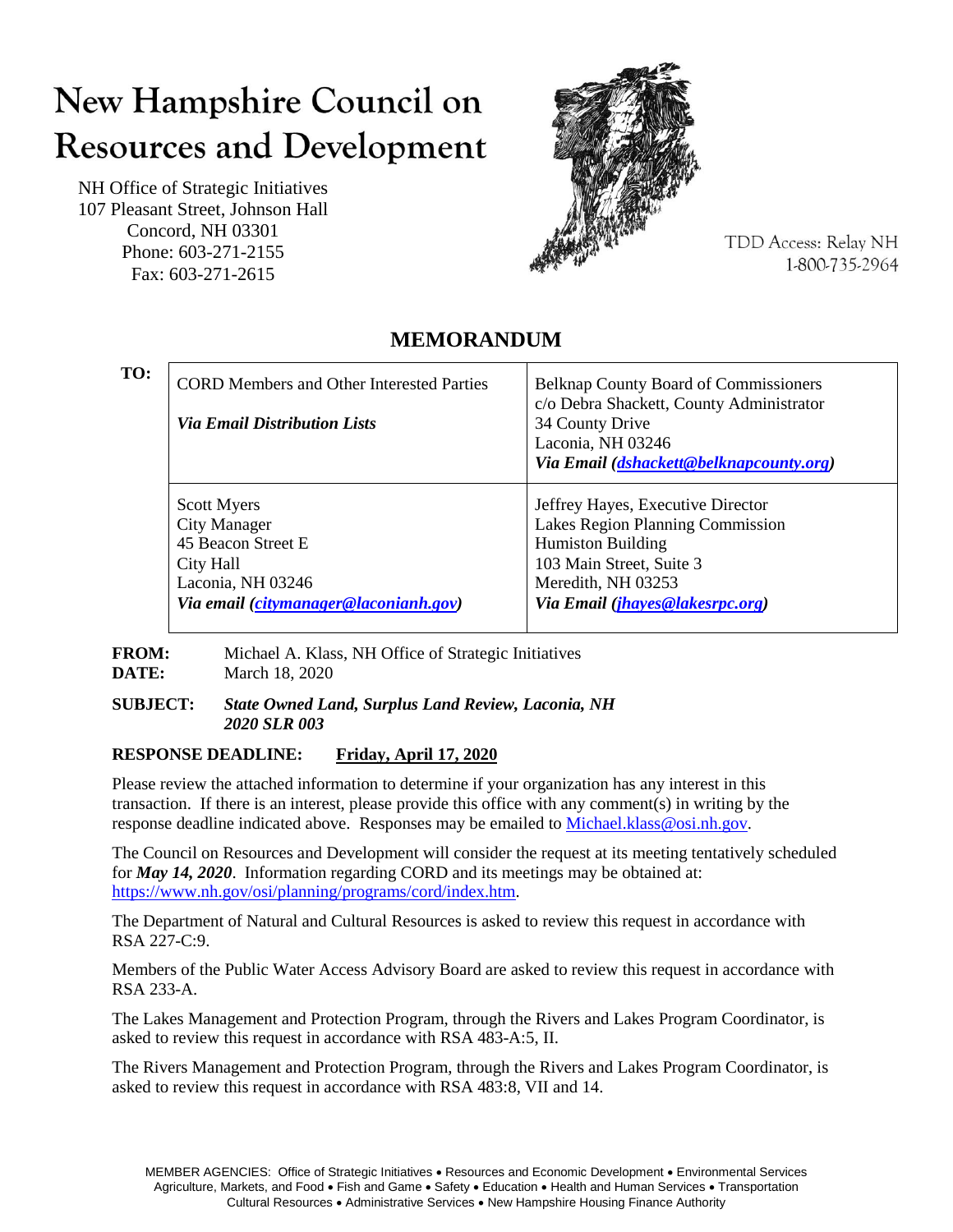

#### **STATE OF NEW HAMPSHIRE INTER-DEPARTMENT COMMUNICATION**  $\Lambda$ ,

| From:    | <b><i><u>Guis Barker</u></i></b><br><b>Railroad Planner</b>                                 |     | <b>Date:</b> March 3, 2020 |
|----------|---------------------------------------------------------------------------------------------|-----|----------------------------|
|          |                                                                                             | At: | Bureau of Rail and Transit |
| Thru:    | Shelley Winters $\left\{\int_{0}^{x}\right\}$ $\left\{\sqrt{\frac{2x^{2}}{x^{3}}} \right\}$ |     |                            |
|          | Patrick Herlihy, Director<br>Division of Aeronautics, Rail & Transit                        |     |                            |
| Subject: | Surplus Land Review, RSA 228:57-a<br>Concord-Lincoln Railroad Corridor, Laconia             |     |                            |
| To:      | Jared Chicoine, Director<br><b>Office of Strategic Initiatives</b>                          |     |                            |

The Bureau of Rail & Transit proposes to lease water frontage (approximately 550 linear feet) of railroad land in City of Laconia to an abutter for a proposed Mooring Field per RSA 228:57-a. This law allows leasing waterfront of State-owned railroad property to landowners whose property abuts the railroad property and the proposed use does not adversely impact the use of property by the State or its Railroad Operators.

The Bureau is willing to enter into a lease of a limited area (550 linear feet) at the edge of the railroad corridor, as the proposed lease will not impact current railroad operations and current winter recreational use. Access to the mooring field is from property owned by the abutter that utilizes a current crossing agreement with the State.

Please submit this request to the Council on Resources and Development to determine if this land is surplus to the needs and interests of the State.

Feel free to contact me with any questions.

**Planning Division** 

Enc.

Stephen LaBonte, Administrator, Bureau of Right-of-Way  $cc$ :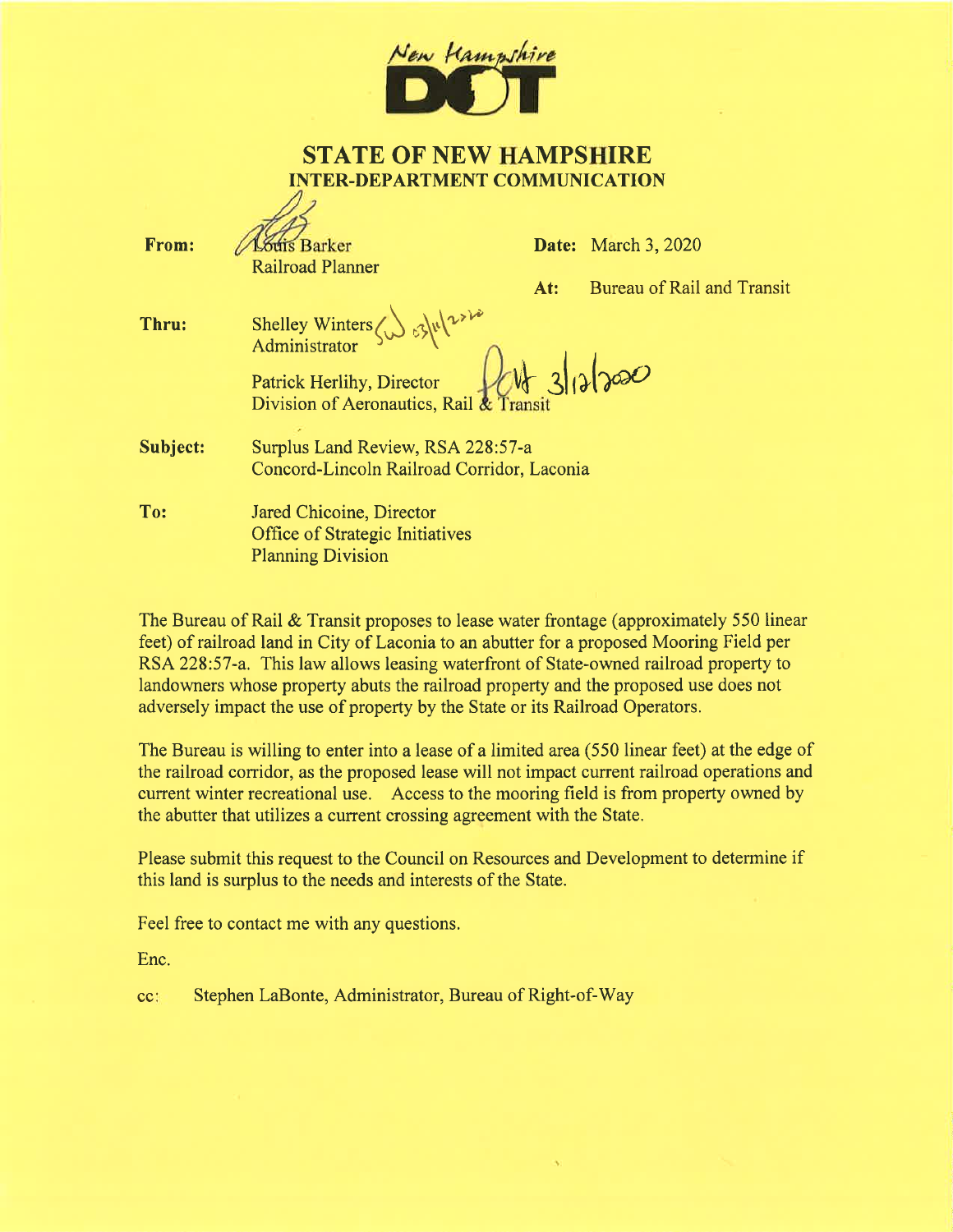### **Council on Resources and Development** REQUEST FOR SURPLUS LAND REVIEW ACTION

| <b>Name of Requesting Agency:</b> |                                                                          | Department of Transportation, Bureau of Rail & Transit                                                                                             |  |  |
|-----------------------------------|--------------------------------------------------------------------------|----------------------------------------------------------------------------------------------------------------------------------------------------|--|--|
|                                   | <b>Agency Contact Person:</b><br>Address:<br>Phone Number:<br>E-Mail:    | Louis A. Barker<br>PO Box 483 (7 Hazen Drive) Concord, NH 03302-0483<br>(603) 271-2425<br>Louis.barker@dot.nh.gov                                  |  |  |
|                                   | <b>Applicant Contact Person:</b><br>Address:<br>Phone Number:<br>E-Mail: | <b>Richard Bordwell</b><br>c/o Evergreen Management, 1921 Parade Rd. Laconia NH 03246<br>(603) 528-1014 o, (703) 626-8980<br>Dbordwell52@gmail.com |  |  |
| <b>Location of Property:</b>      |                                                                          | Concord-Lincoln RR Corridor, Paugus Bay Laconia                                                                                                    |  |  |
| Acreage:                          |                                                                          | 550 linear feet                                                                                                                                    |  |  |
| <b>Requested Action:</b>          |                                                                          | Lease of waterfrontage per RSA 228:57-a                                                                                                            |  |  |
| Term of Lease or Easement:        |                                                                          | 5 years (5 year renewal)                                                                                                                           |  |  |

Please complete ALL questions below, submit one digital copy and one hardcopy original of the complete application to the Office of Strategic Initiatives, Johnson Hall, 3rd Floor, 107 Pleasant Street, Concord, NH 03301, michael.klass@osi.nh.gov.

#### 1. What is the current use of this property?

Railroad Operations

2. What is the proposed use of this property if surplused? Please note if proposed use is intended to create a public benefit.

Application to Department of Safety for Mooring, lease per RSA 228:57-a State-owned RR property to meet application criteria.

- 3. Does the proposed use of this property entail new development?  $\Box$  Yes
	- a. If yes, is it consistent with adjacent and existing development?  $\Box$  Yes
	- b. Please describe how the proposed new development differs from or is similar to its surroundings. Also indicate how it may initiate a future change in the use of the property or surroundings.
- 4. Are there any structures located on this property?

 $\blacksquare$  Yes

a. If yes, please describe the structures including how many and what kind.

5. Are there historical architectural or archaeological resources identified on this site?

|                                      | $\boxtimes$ Yes | ' No |
|--------------------------------------|-----------------|------|
| a. If yes, describe the resource(s)? |                 |      |
| ---                                  |                 |      |

Railroad Corridor dates to the 1840's.

 $\boxtimes$  No

 $\Box$  No

 $\boxtimes$  No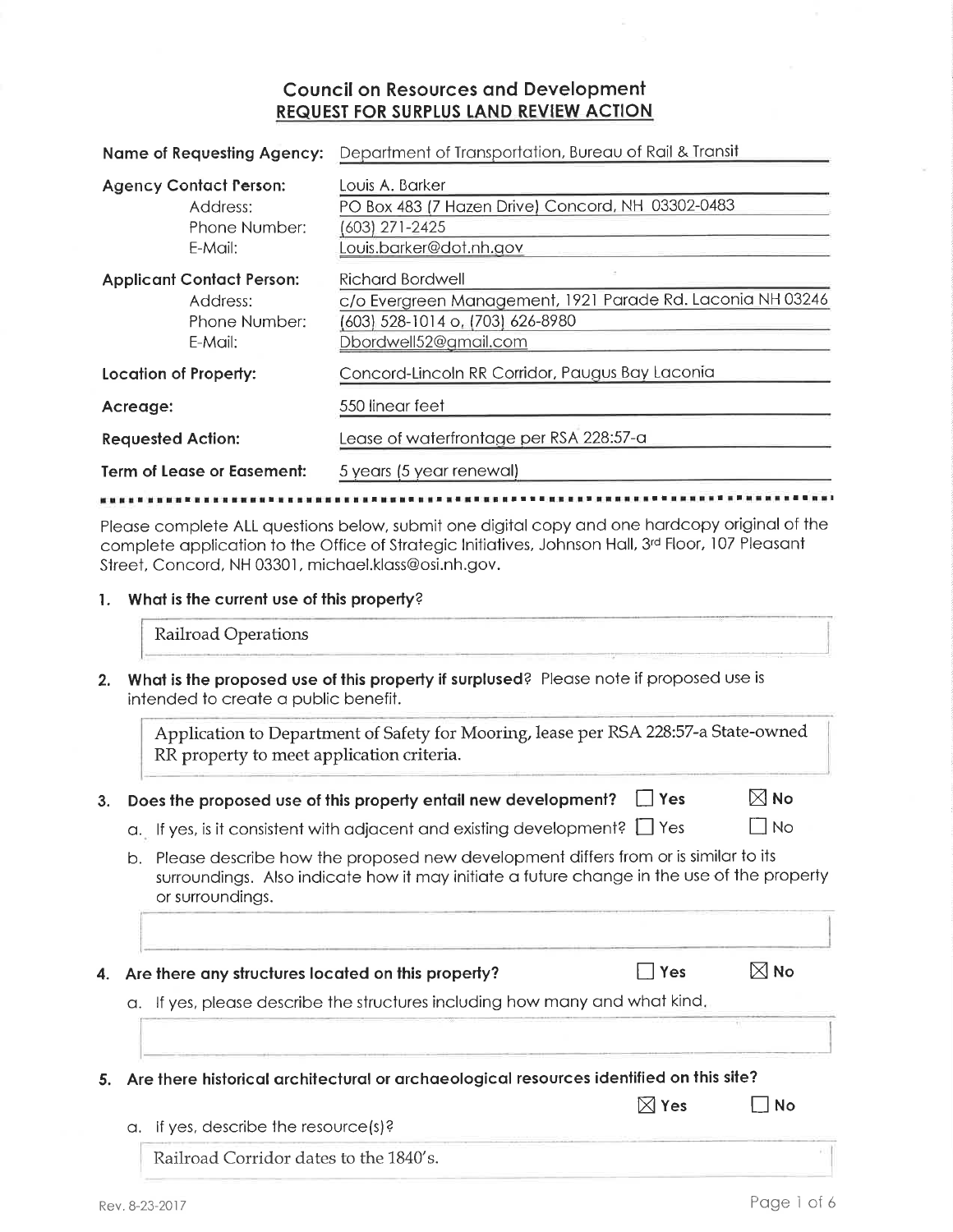|    | b. If no, contact the NH Division of Historical Resources prior to application submission.                                                                                                                            |                       |                             |
|----|-----------------------------------------------------------------------------------------------------------------------------------------------------------------------------------------------------------------------|-----------------------|-----------------------------|
|    | Is there any existing development or structures on adjacent sites? $\boxtimes$ Yes                                                                                                                                    |                       | <b>No</b>                   |
|    | a. If yes, describe the use and number of structures of adjacent sites.<br>If no, where is the nearest development? (Describe distance, use, and number)                                                              |                       |                             |
|    | Abutter member's residences.                                                                                                                                                                                          |                       |                             |
|    | Does the site represent the entire state property in this location?                                                                                                                                                   | $\Box$ Yes            | $\boxtimes$ No              |
|    | a. If no, please describe its relationship to the entire state holding (percentage of total<br>acreage, percentage of overall rail length, etc).                                                                      |                       |                             |
|    | State owns railroad corridor from Concord to Lincoln. < 0.01%                                                                                                                                                         |                       |                             |
|    | Is access to this property available?                                                                                                                                                                                 | $\boxtimes$ Yes       | <b>No</b>                   |
|    | a. If yes, how is the site accessed? (from rail, water, across applicant's property, etc)                                                                                                                             |                       |                             |
|    | From abutters property across State-owned railroad at a documented private crossing.                                                                                                                                  |                       |                             |
|    |                                                                                                                                                                                                                       | <b>Yes</b>            |                             |
|    | b. If yes, is there a potential for public access interruption?<br>Are there water resources related to this property such as:<br>Lakes/Ponds - $\boxtimes$ Yes $\Box$ No<br>Rivers - P $\mathsf{Yes}$ $\boxtimes$ No | Wetlands - $\Box$ Yes | $\boxtimes$ No<br><b>No</b> |
|    | a. If yes, please indicate the size or extent of such resources.                                                                                                                                                      |                       |                             |
|    | Paugus Bay                                                                                                                                                                                                            |                       |                             |
|    | b. If yes, is the property located within 250 feet of a lake/pond or river?                                                                                                                                           |                       |                             |
|    | Yes                                                                                                                                                                                                                   |                       |                             |
|    | c. If yes, please describe any municipal regulations and/or Shoreland Water Quality<br>Protection Act (RSA 483-B) provisions that apply to the development of the property.                                           |                       |                             |
|    | RSA 228:57-a, RSA 271:20                                                                                                                                                                                              |                       |                             |
| d. | If there are water resources, please describe current public or private access from the<br>$\boxtimes$ Private<br>$\boxtimes$ Public<br>site to the water body.                                                       |                       |                             |
|    | Water frontage on Lake                                                                                                                                                                                                |                       | No Access Available         |
| e. | How would the proposal affect the access opportunities described in d?                                                                                                                                                |                       |                             |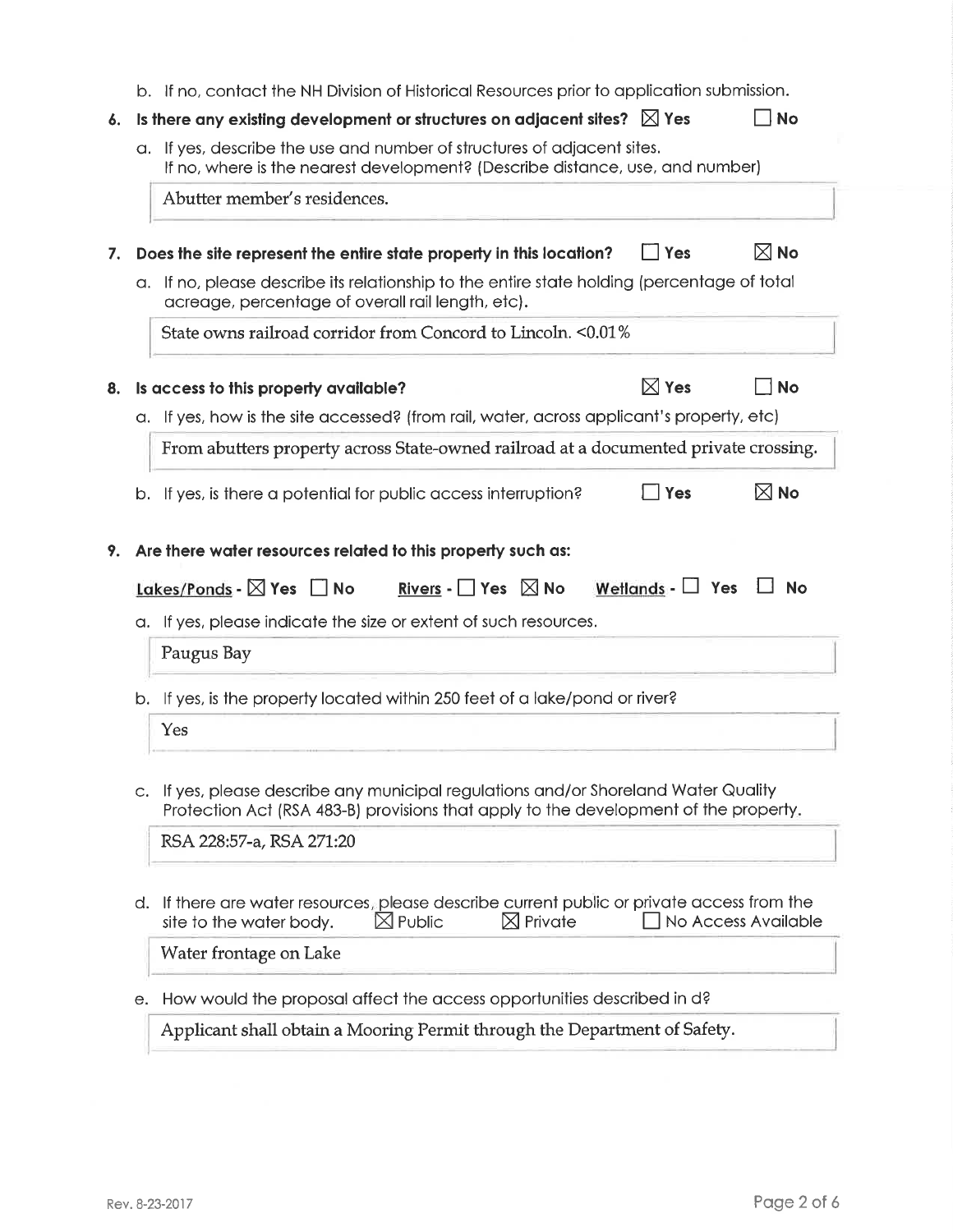10. Please identify any other significant resources or sensitive environmental conditions known to be located on or adjacent to this property.

|                                                                       |                                            |  | Yes (property) Yes (adjacent property) |  |  | No          |
|-----------------------------------------------------------------------|--------------------------------------------|--|----------------------------------------|--|--|-------------|
| $\alpha$ .                                                            |                                            |  |                                        |  |  | $\boxtimes$ |
| b.                                                                    |                                            |  |                                        |  |  | $\boxtimes$ |
|                                                                       |                                            |  |                                        |  |  | $\boxtimes$ |
| d.                                                                    |                                            |  |                                        |  |  | ⊠           |
| $e$ .                                                                 |                                            |  |                                        |  |  | $\bowtie$   |
| f.                                                                    |                                            |  |                                        |  |  | $\boxtimes$ |
| a.                                                                    | Agricultural soils of prime, statewide, or |  |                                        |  |  |             |
|                                                                       |                                            |  |                                        |  |  | ⊠           |
|                                                                       |                                            |  |                                        |  |  | $\boxtimes$ |
|                                                                       |                                            |  |                                        |  |  | $\bowtie$   |
| Please provide a description for any "yes" responses to question #10. |                                            |  |                                        |  |  |             |

- 11. Attach photographs and maps of the property. Maps should highlight the requested property location and help to adequately place the property within its municipality.
	- a. Municipal tax map copy showing all abutters
	- b. General location map with scale, north arrow, nearby roads, and water bodies/features\*
	- c. Aerial Photograph\*
	- d. Any site plans for new or proposed development prepared at the time of application
	- e. Maps depicting rail lines, wetlands, conservation lands, rare species and exemplary natural communities or topographic features are welcome but not required
	- \* Maps can be created with GIS, Google, NH GRANIT, or any other readily available mapping service.

Please paste any maps and photographs submitted as part of this application here.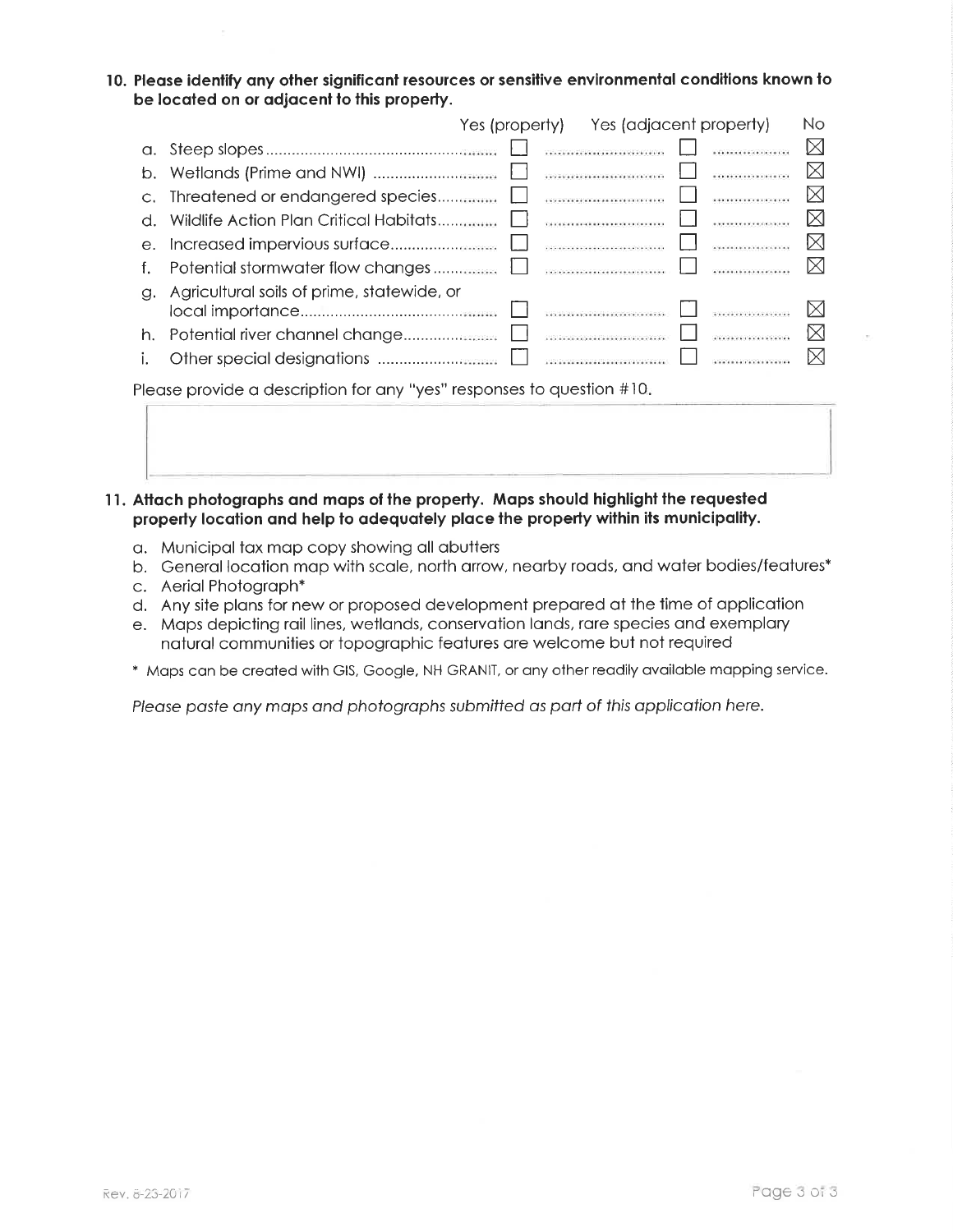1) Topo



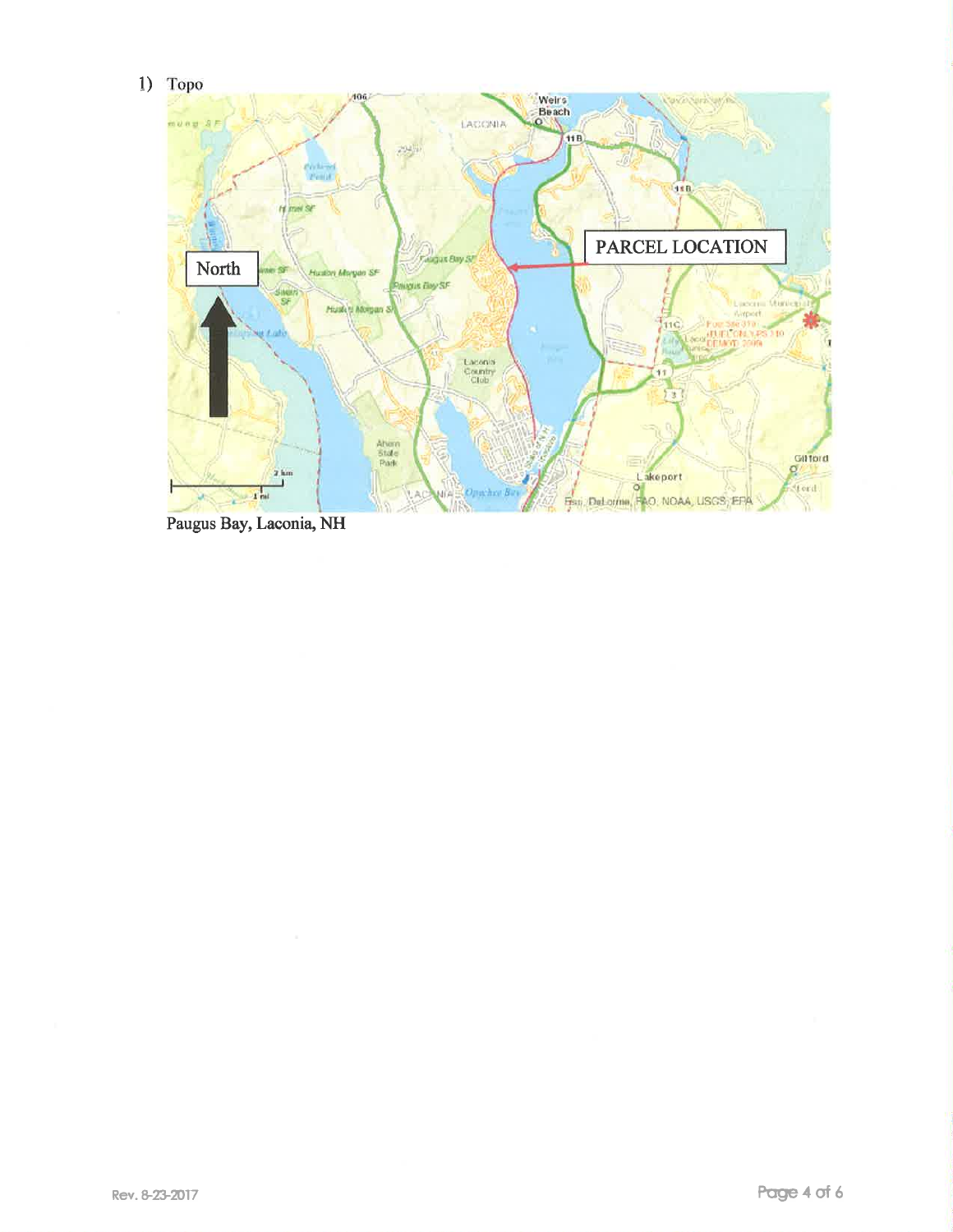2) Aerial



Laconia, NH